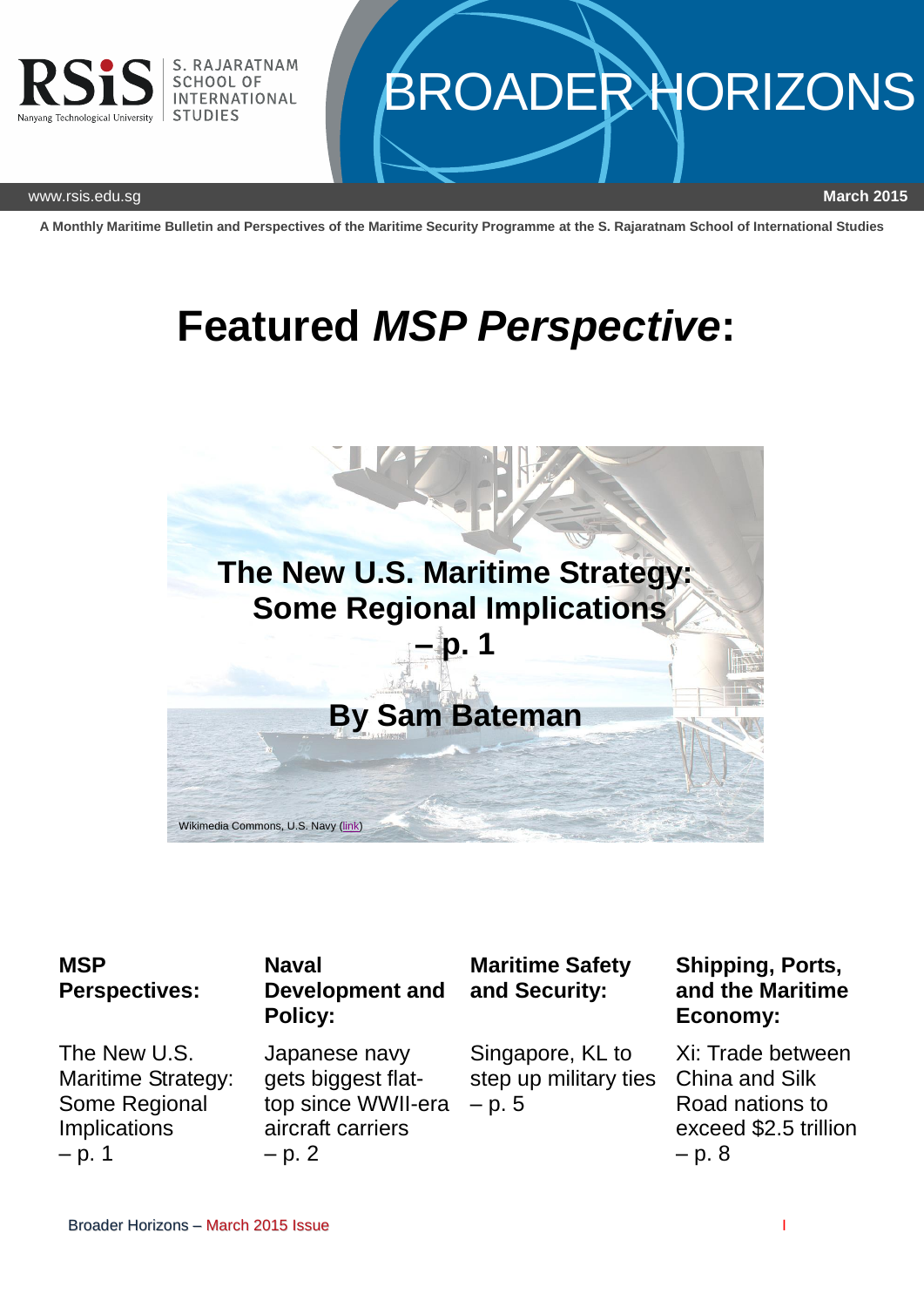## **Table of Contents**

| <b>MSP PERSPECTIVES</b><br>The New U.S. Maritime Strategy: Some Regional Implications 1 |  |
|-----------------------------------------------------------------------------------------|--|
|                                                                                         |  |
| Japanese navy gets biggest flat-top since WWII-era aircraft carriers 2                  |  |
|                                                                                         |  |
|                                                                                         |  |
| U.S. hopes more littoral combat ships in S. Korea for regional peace3                   |  |
|                                                                                         |  |
|                                                                                         |  |
| Taiwan Defense Ministry denies plans to buy new submarines from Russia 3                |  |
|                                                                                         |  |
|                                                                                         |  |
|                                                                                         |  |
|                                                                                         |  |
|                                                                                         |  |
|                                                                                         |  |
|                                                                                         |  |
|                                                                                         |  |
|                                                                                         |  |
|                                                                                         |  |
| 'Solution to end piracy is on land': EU Naval Force anti-piracy commander 5             |  |
| US helps Vietnam enhance maritime law enforcement; to provide 6 high-speed boats  5     |  |
|                                                                                         |  |
| Indonesian Navy gives 10 ships to Maritime Security Board for eradicating smuggling  6  |  |
| India remains vulnerable to another 26/11 style attack, says security expert  6         |  |
|                                                                                         |  |
|                                                                                         |  |
| LIMA 2015: MMEA to double in size by 2022 says director general 6                       |  |
|                                                                                         |  |
|                                                                                         |  |
| Government advises Indian ships to be 'extra cautious' in South East Asia 7             |  |
|                                                                                         |  |
| Xi: Trade between China and Silk Road nations to exceed \$2.5 trillion  8               |  |
| China to advance free trade talks with Arabs, Israel amid Silk Road initiatives  8      |  |
|                                                                                         |  |
|                                                                                         |  |
|                                                                                         |  |
|                                                                                         |  |
|                                                                                         |  |
|                                                                                         |  |
|                                                                                         |  |
|                                                                                         |  |
| Beijing aid keeps China shipping lines in profit despite waterlogged market 9           |  |
|                                                                                         |  |
|                                                                                         |  |
|                                                                                         |  |
|                                                                                         |  |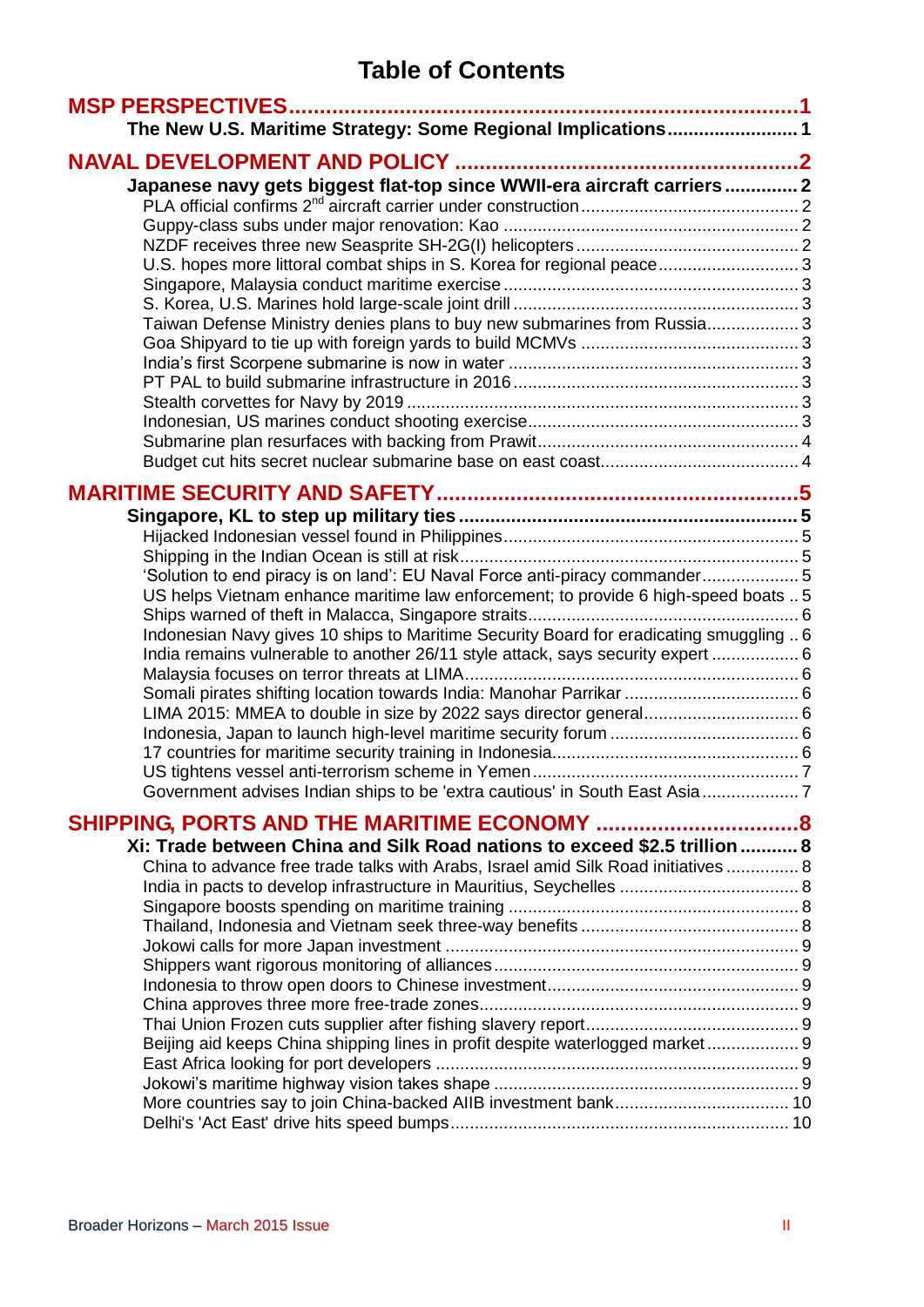#### **Notes**

Please click on the links for the full report. All links and news reports are correct at the time of publication. Through this bulletin, you will be linked to external websites. We have no control over the nature, content, and availability of those sites. The inclusion of any links does not necessarily imply a recommendation or endorsement of the views expressed within them.

Should you encounter any problem in retrieving the articles, please feel free to contact us.

#### **Maritime Security Programme, RSIS**

**Editorial Team**

**Jane Chan Henrick Z. Tsjeng Collin Koh Swee Lean Tan Ming Hui**

## Contact Us

For comments/suggestions /requests, kindly write to us at

RSISMSP@ntu.edu.sg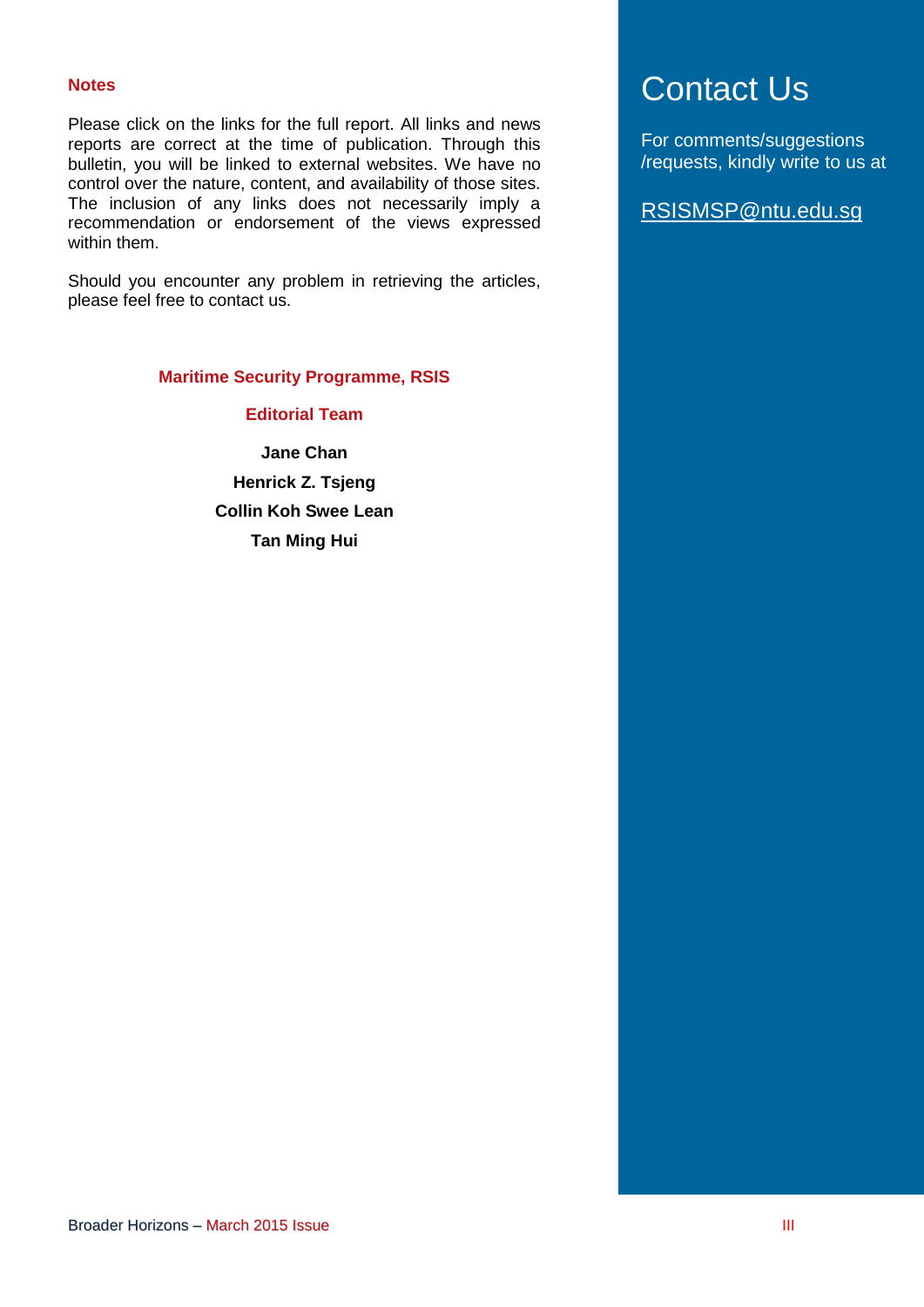## **MSP PERSPECTIVES**

<span id="page-3-1"></span><span id="page-3-0"></span>

**The New U.S. Maritime Strategy: Some Regional Implications** Sam Bateman Adviser and Senior Fellow, Maritime Security Programme

The new U.S. Maritime Strategy "A Cooperative Strategy for 21st Century Seapower: Forward, [Engaged, Ready",](http://www.navy.mil/local/maritime/150227-CS21R-Final.pdf) was released recently by the chiefs of America's "sea services" – the U.S. Navy, Coast Guard, and Marine Corps. The previous Maritime Strategy issued in 2007 gave considerable attention to maritime cooperation with friends and allies. It became the basis for the 1,000-ship Navy concept and the Global Maritime Partnership Initiative. The latest Strategy has similar sentiments, but they are not its cornerstone – rather it gives greater attention to threats, forward naval presence, and the concepts of deterrence, sea control and power projection. Overall it is much more militant document.

The Strategy is intended to reassure friends and allies of U.S. commitments and to give potential adversaries something to think about. It is also intended to justify the Navy's budget. It notes that the Navy's current budget submission will provide for more than 300 ships and a forward presence of about 120 ships by 2020, up from an average of 97 in 2014. 60 percent of these ships will be assigned to the Asia-Pacific region, including more Littoral Combat Ships and Ballistic-Missile-Defense (BMD) vessels. These plans add weight to the military dimensions of Washington's re-balance to Asia.

Unlike the 2007 Strategy, the words "trust" and "confidence" do not occur in the new document in a strategic context. While the Asia-Pacific region is characterised by high levels of strategic distrust, it would seem that the U.S. Navy is not much interested in trust- or confidence-building. There is nothing in the new Maritime Strategy that will ease the strategic distrust that exists at present between the U.S. and China. Both countries are talking past each other. The new Strategy does not help this situation. It risks adding to the security dilemma between the two countries.

As a small example of what might be possible with naval confidence-building, current U.S. regulations prohibiting the attendance of Chinese military officers at American military institutions and staff colleges, such as the Naval War College, might be relaxed. During his speech at the International Maritime Security Conference in Singapore in 2013, Admiral Wu Shengli, the Chief of the Chinese Navy, suggested more exchanges between the younger generation of military officers to help build trust and

understanding for the future. Current U.S. policy runs against that. Similarly, trust between the Chinese and U.S. navies was not helped recently when the U.S. Navy knocked back an invitation from China for a USN aircraft carrier to visit China while at the same time, entering into a joint arrangement with India to develop aircraft carrier technology.

Despite the rhetoric about a global network of likeminded navies, there is no reference in the latest Strategy to the 1982 UN Convention on the Law of the Sea (UNCLOS) and the framework that provides for cooperation. Instead the references to "international waters" and "global commons" may be seen as an attempt to deny extended forms of coastal State jurisdiction allowed under UNCLOS. The seas of East Asia, for example, are not "international waters", or part of the "maritime commons". Rather they are the exclusive economic zones (EEZs) of the littoral States which have important rights and duties in those seas, as well as an obligation to cooperate in their management. The fact that the U.S. is not a party to UNCLOS remains a significant limitation on the ability it seeks to exercise leadership in the maritime domain.

The new Maritime Strategy may help to re-assure U.S. friends and allies in the region. It also provides justification for the naval budget in the face of sequestration and budgetary competition. However, with its clear focus on power projection and the ability to assert access to contested waters, it may also have the unwelcome consequence of adding to distrust between China and the U.S. and the security dilemma for both countries.

*This item is based on a commentary in* The Strategist *published on 20 March 2015.*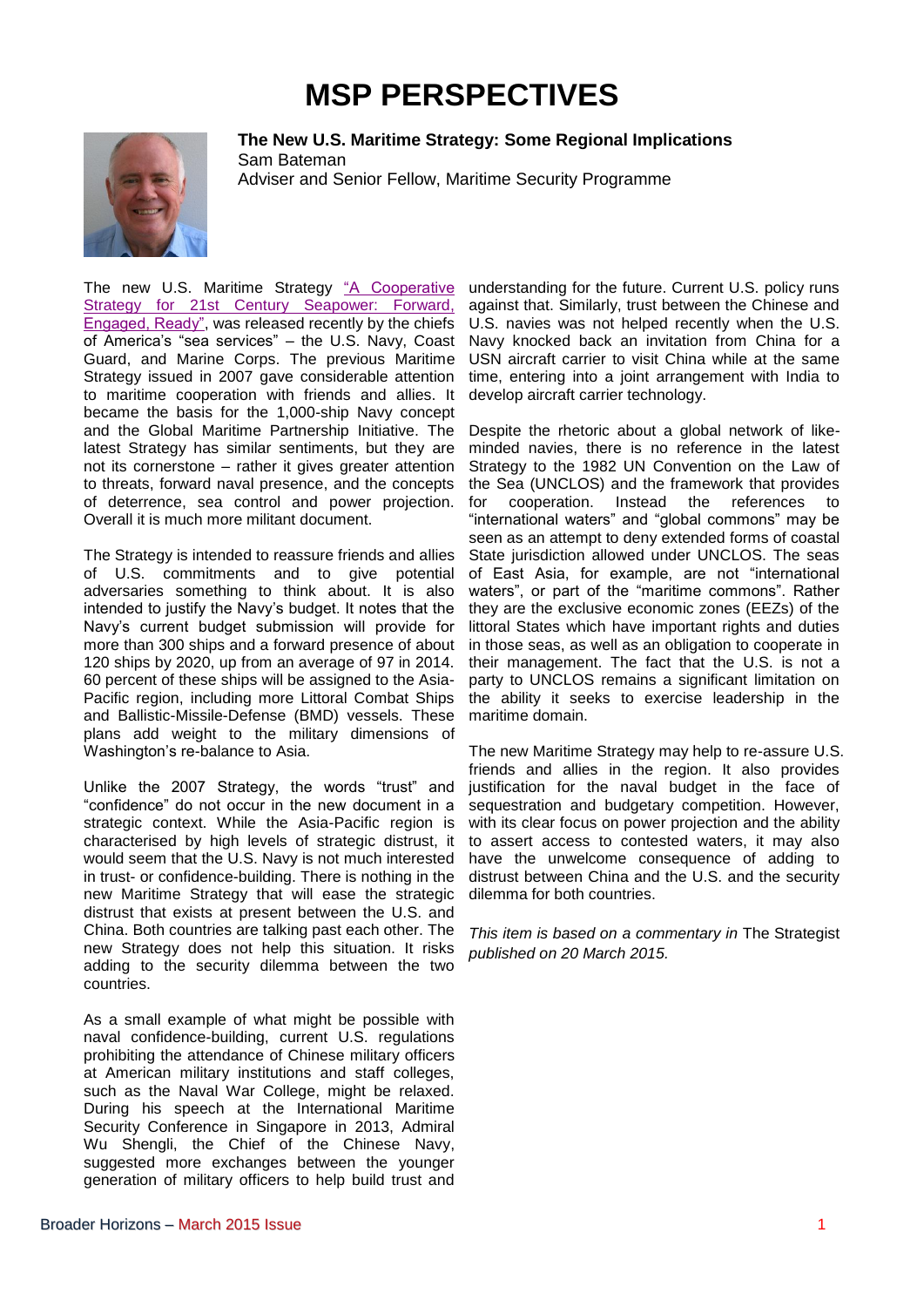## <span id="page-4-0"></span>**NAVAL DEVELOPMENT AND POLICY**



#### JAPAN | 25 MARCH | REUTERS

#### <span id="page-4-1"></span>**Japanese navy gets biggest flat-top since WWII-era aircraft carriers**

Japan's Maritime Self Defense Force on Wednesday took delivery of the biggest Japanese warship since World War Two, the Izumo, a helicopter carrier as big as the Imperial Navy aircraft carriers that battled the United States in the Pacific. The Izumo with a crew of 470 sailors is a highly visible example of how Japan is expanding the capability of its military to operate overseas and enters service as Prime Minister Shinzo Abe seeks lawmaker approval to loosen the restraints of Japan's pacifist post-war constitution.

[Full Report](http://www.reuters.com/article/2015/03/25/japan-carrier-navy-idUSL3N0WR17R20150325)

#### CHINA | 9 MARCH | WANTCHINATIMES

#### <span id="page-4-2"></span>**PLA official confirms 2nd aircraft carrier under construction**

A People's Liberation Army Navy official has confirmed for the first time that China is building its second aircraft carrier, reports Duowei News, a USbased Chinese political news outlet. Ding Haichun, a deputy political commissar of the PLA Navy, acknowledged during an interview with Hong Kong media on March 8 that China's second aircraft carrier is currently under construction and will be more advanced than the country's first carrier, the Liaoning, which was retrofitted from the Soviet-era carrier Varyag and commissioned in September 2012.

[Full Report](http://www.wantchinatimes.com/news-subclass-cnt.aspx?id=20150309000138&cid=1101)

#### TAIWAN | 10 MARCH | TAIPEI TIMES

#### <span id="page-4-3"></span>**Guppy-class subs under major renovation: Kao**

The nation's two World War II-era submarines are undergoing major renovations to upgrade their

capabilities, but the Navy and the contractor might dismantle one to gain sub-building experience and study the manufacturing techniques, Minister of National Defense Kao Kuang-chi said yesterday. [Full Report](http://www.taipeitimes.com/News/taiwan/archives/2015/03/10/2003613210)

NEW ZEALAND | 11 MARCH | NAVAL-TECHNOLOGY.COM

#### <span id="page-4-4"></span>**NZDF receives three new Seasprite SH-2G(I) helicopters**

The New Zealand Defence Force (NZDF) has received three new Seasprite SH-2G(I) helicopters from Kaman Aerospace at the Royal New Zealand Air Force Base Auckland. The delivery is part of a \$120m contract signed by Kaman and the New Zealand Ministry of Defence in May 2013 for the purchase of ten aircraft.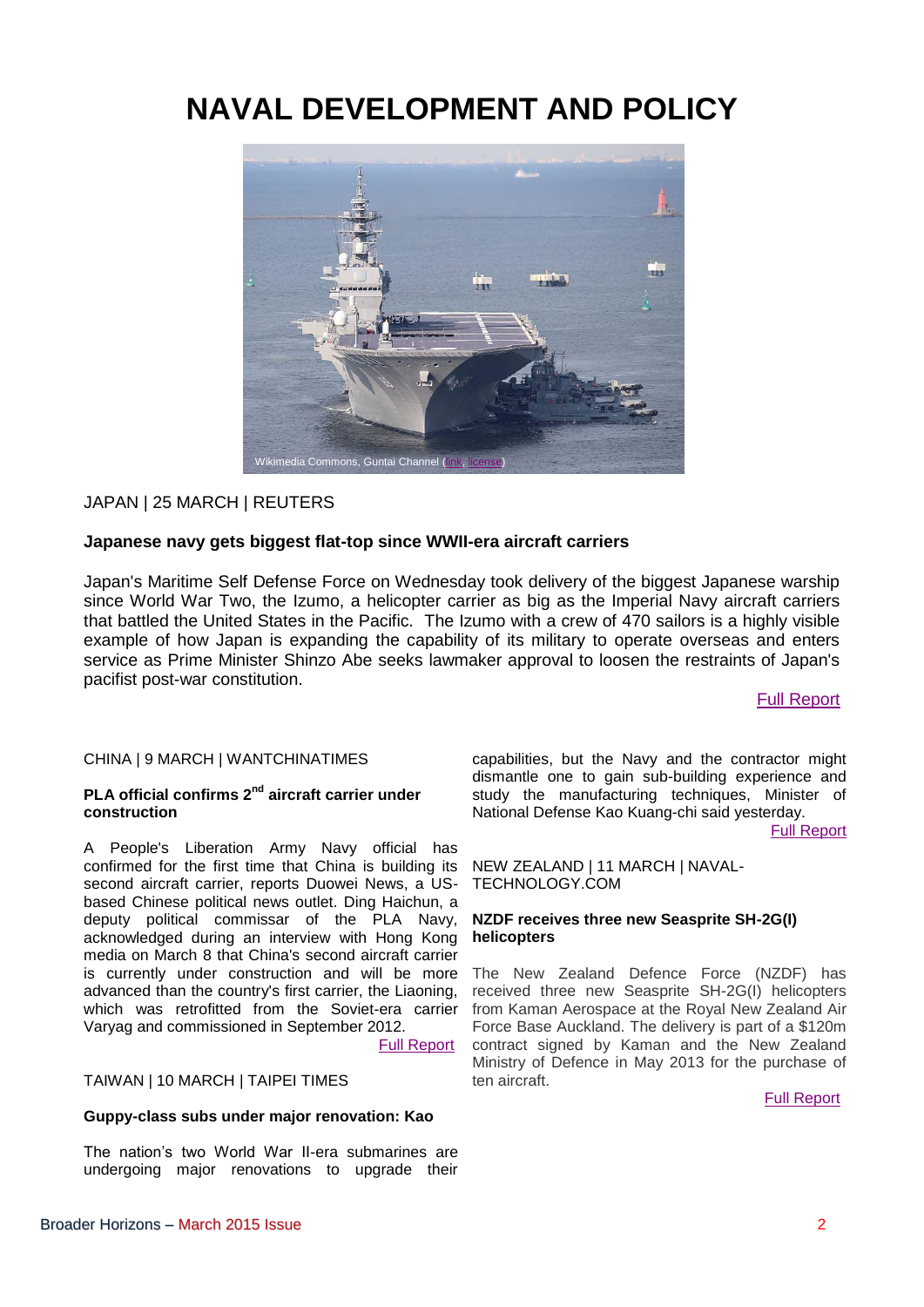S. KOREA-UNITED STATES | 14 MARCH | YONHAP NEWS AGENCY

#### <span id="page-5-0"></span>**U.S. hopes more littoral combat ships in S. Korea for regional peace**

USS Fort Worth, one of the U.S. navy's newest littoral combat ships (LCS), has successfully completed joint training exercise with South Korea, and Washington hopes to host more LCSs to the region, the U.S. naval commander here said Saturday.

[Full Report](http://english.yonhapnews.co.kr/national/2015/03/14/34/0301000000AEN20150314001800315F.html)

SINGAPORE—MALAYSIA | 15 MARCH | MARINELINK.COM

#### <span id="page-5-1"></span>**Singapore, Malaysia conduct maritime exercise**

The Republic of Singapore Navy (RSN) and the Royal Malaysian Navy (RMN) conducted a bilateral maritime exercise, reports Channel News Asia. The 12-day Exercise Malapura involved about 600 personnel from Singapore Navy and Malaysia.

[Full Report](http://www.marinelink.com/news/singapore-malaysia387651.aspx)

S. KOREA-UNITED STATES | 19 MARCH | YONHAP NEWS AGENCY

#### <span id="page-5-2"></span>**S. Korea, U.S. Marines hold large-scale joint drill**

Marines of South Korea and the United States are staging a large-scale command post exercise on and around the Korean Peninsula to check and further boost their joint combat capabilities, the Marine Corps here said Thursday.

[Full Report](http://english.yonhapnews.co.kr/national/2015/03/19/25/0301000000AEN20150319002500315F.html)

#### TAIWAN | 19 MARCH | CHINA POST

#### <span id="page-5-3"></span>**Taiwan Defense Ministry denies plans to buy new submarines from Russia**

The R.O.C. armed forces have no plans to purchase submarines from Russia, the Ministry of National Defense (MND) said yesterday. In a released press statement, the MND said Taiwan's top priority is acquiring submarines from the United States.

[Full Report](http://www.chinapost.com.tw/taiwan/national/national-news/2015/03/19/431464/Defense-Ministry.htm)

#### INDIA | 21 MARCH | BUSINESS STANDARD

#### <span id="page-5-4"></span>**Goa Shipyard to tie up with foreign yards to build MCMVs**

After bagging the deal to build Mines Counter-Measures Vessels (MCMVs) for the Indian Navy, Goa Shipyard Ltd (GSL) has decided to tie up with the foreign yards for the technology transfer required to create these high-tech ships.

[Full Report](http://www.business-standard.com/article/pti-stories/goa-shipyard-to-tie-up-with-foreign-yards-to-build-mcmvs-115032100480_1.html)



INDIA | 21 MARCH | SUNDAY GUARDIAN

#### <span id="page-5-5"></span>**India's first Scorpene submarine is now in water**

This is the first good news for India's fast depleting submarine fleet in a long time. The first of the six Scorpene attack submarines being built at Mumbai's Mazagon Docks Ltd (MDL), under transfer of technology from France's DCNS, is now floating in the water.

[Full Report](http://www.sunday-guardian.com/news/indias-first-scorpene-submarine-is-now-in-water)

#### INDONESIA | 21 MARCH | ANTARA NEWS

#### <span id="page-5-6"></span>**PT PAL to build submarine infrastructure in 2016**

President Director of state-owned shipbuilding company PT PAL Indonesia M Firmansyah Arifin said it will build submarine infrastructure in 2016 before it builds submarines for the defense ministry. "First we will build infrastructure. With the infrastructure we could build more submarines in the future," Arifin said here on Saturday.

#### [Full Report](http://www.antaranews.com/en/news/98217/pt-pal-to-build-submarine-infrastructure-in-2016)

MALAYSIA | 22 MARCH | FREE MALAYSIA TODAY (BERNAMA)

#### <span id="page-5-7"></span>**Stealth corvettes for Navy by 2019**

The Navy is expected to receive its first of six littoral combat ship Gowind-class corvettes in early 2019, according to the shipbuilder. The corvettes, which have low-detection stealth capabilities, would be among the most modern warships in the region.

[Full Report](http://www.freemalaysiatoday.com/category/nation/2015/03/22/stealth-corvettes-for-navy-by-2019/)

INDONESIA—UNITED STATES | 22 MARCH | ANTARA NEWS

#### <span id="page-5-8"></span>**Indonesian, US marines conduct shooting exercise**

Members of Indonesian and US Marine Corps were involved in a shooting drill at the Baluran Marine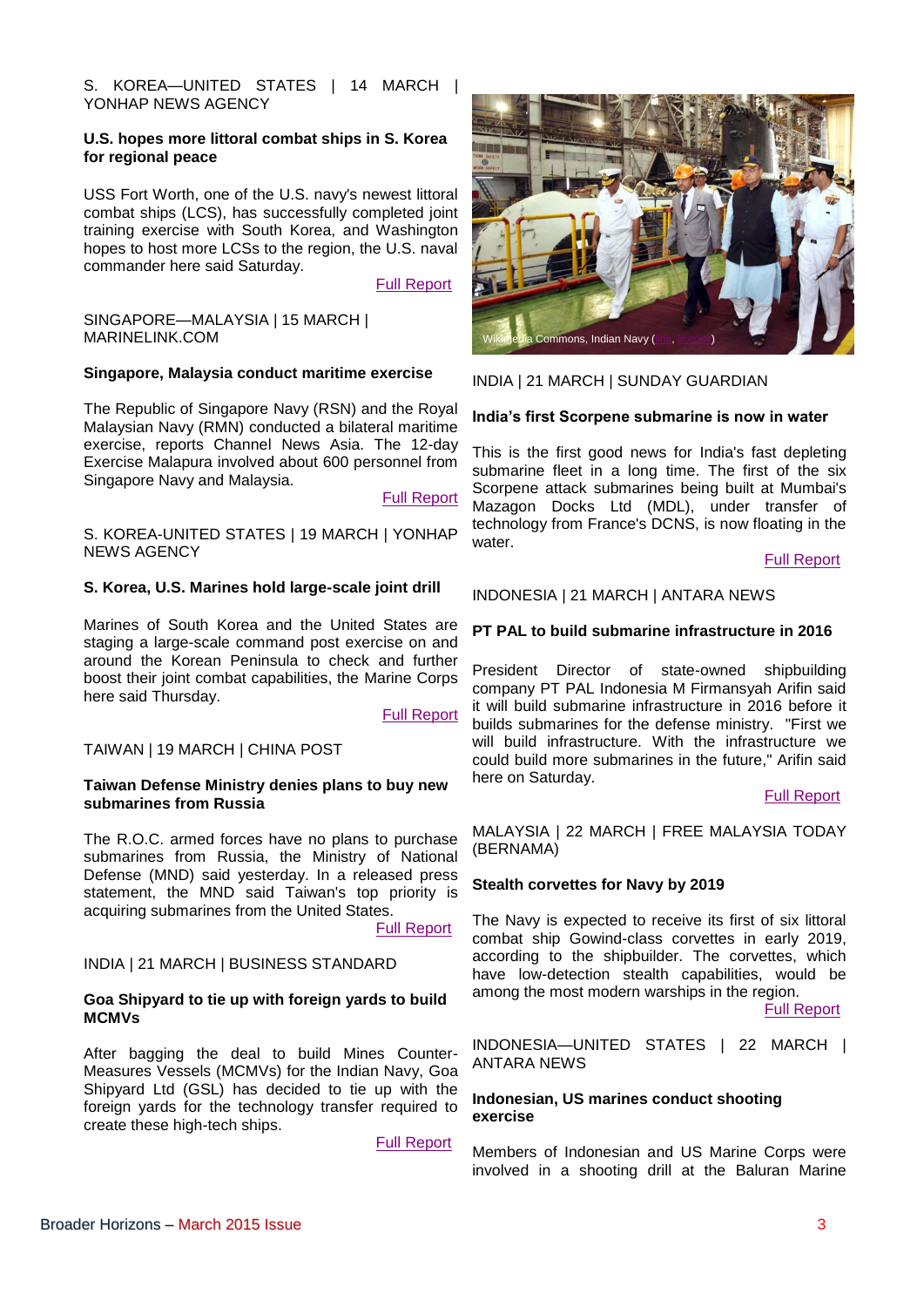Combat Training Center in Karangtekok, Situbondo, East Java, on Sunday. The exercise involving the Indonesian Marine Corps Amphibious Reconnaissance Unit and the US Marsoc marine special unit was monitored by the commander of the exercise task force, Major Freddy Ardiansyah, operation staff office of the Marine Corps, Major Brian Iwan Prang and operations section officer Captain Aristoyudho.

[Full Report](http://www.antaranews.com/en/news/98223/indonesian-us-marines-conduct-shooting-exercise)

#### THAILAND | 25 MARCH | BANGKOK POST

#### <span id="page-6-0"></span>**Submarine plan resurfaces with backing from Prawit**

A plan to buy submarines for the Royal Thai Navy is on again with strong backing from Defence Minister Prawit Wongsuwon who wants Thailand's fleet to be on par with neighbouring countries. The sub plan, which has surfaced periodically over the years, reemerged when Gen Prawit on Wednesday said the country needed to equip its navy with submarines as part of efforts to modernise the armed forces.

[Full Report](http://www.bangkokpost.com/news/security/508086/submarine-plan-resurfaces-with-backing-from-prawit)

#### INDIA | 30 MARCH | DECCAN HERALD

#### <span id="page-6-1"></span>**Budget cut hits secret nuclear submarine base on east coast**

Project Varsha, India's secret nuclear submarine base on the east coast, has received less than 15 per cent of its approved budget in the current fiscal, adversely affecting its development. Being constructed at Rambilli, near Vishakhapatnam, the base received a meagre Rs 26 crore in 2014-15 as against the budgetary allocation of Rs 197 crore, sources told Deccan Herald.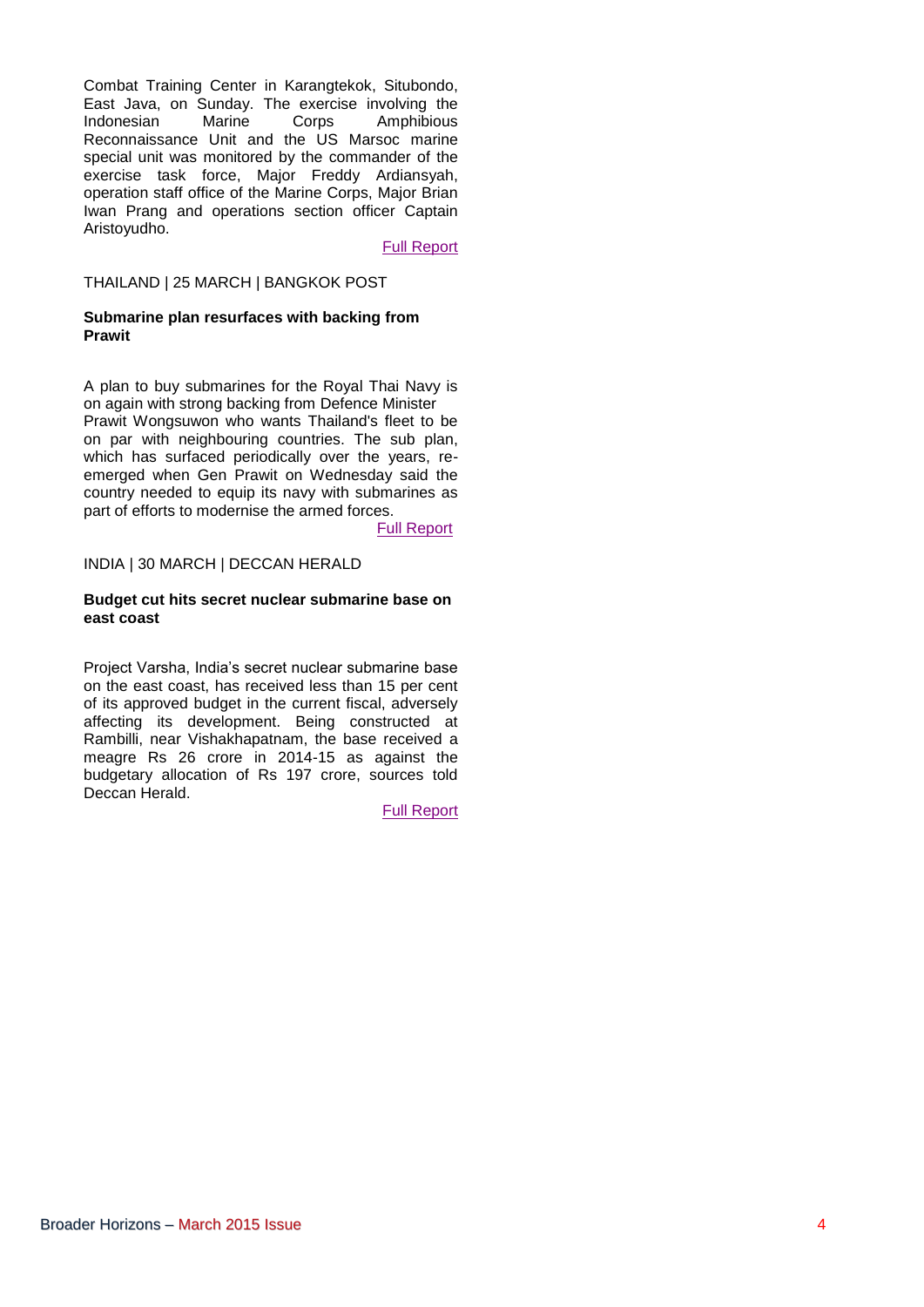## <span id="page-7-0"></span>**MARITIME SECURITY AND SAFETY**



SINGAPORE—MALAYSIA | 5 MARCH | ASIAONE (STRAITS TIMES)

#### <span id="page-7-1"></span>**Singapore, KL to step up military ties**

SINGAPORE and Malaysia's defence ministers inked a letter of intent yesterday to step up military cooperation between the two countries. In a joint statement, Dr Ng Eng Hen and his counterpart, Datuk Seri Hishammuddin Hussein, said they agreed to encourage more military-to-military exchanges, such as in the area of intelligence. This will address security concerns such as the threat of the Islamic State in Iraq and Syria to the region, they added. Both militaries will also seek to work more closely in maritime security, the statement said.

[Full Report](http://news.asiaone.com/news/asia/singapore-kl-step-military-ties)

INDONESIA—PHILIPPINES | 2 MARCH | MARINELINK.COM

#### <span id="page-7-2"></span>**Hijacked Indonesian vessel found in Philippines**

The hijacked Indonesian cargo ship Rehoboth has been found abandoned in waters off Mati town in Davao Oriental province off the southern Philippines coast, says the the Philippine Coast Guard (PCG). PCG spokesperson Armand Balilo said the PCG-Southeastern Mindanao district was informed that the M/T Rehoboth was found aground off Barangay Cabuaya. Four personnel from the local PCG district traversing the strategically important location, has office were sent to verify the report.

#### [Full Report](http://www.marinelink.com/news/philippines-indonesian386797.aspx)

INDIAN OCEAN | 6 MARCH | SECURITY MIDDLE EAST

#### <span id="page-7-3"></span>**Shipping in the Indian Ocean is still at risk**

Underestimating the security risk in the Indian Ocean could put ships in great danger once again, says maritime security company MAST Ltd. Gerry Northwood OBE, COO of MAST, said: "Whilst recent reports and incidents seem to be pointing to the Far East as the next piracy hotspot, the real security risk

to shipping remains within the Indian Ocean, which is being 'under-hyped' by some commentators."

[Full Report](http://securitymiddleeast.com/2015/03/06/shipping-in-the-indian-ocean-is-still-at-risk/)

SEYCHELLES | 6 MARCH | SEYCHELLES NEWS **AGENCY** 

#### <span id="page-7-4"></span>**'Solution to end piracy is on land': EU Naval Force anti-piracy commander**

Piracy around the Horn of Africa, which affected container ships, fishing vessels and cruise ships been significantly brought under control since its peak in 2009, with only two failed attempts in 2014 and no activity recorded thus far in 2015.

[Full Report](http://www.seychellesnewsagency.com/articles/2507/Solution+to+end+piracy+is+on+land,+EU+Naval+Force+anti-piracy+commander+tells+Seychelles)

UNITED STATES—VIETNAM | 8 MARCH | TUOI TRE NEWS

#### <span id="page-7-5"></span>**US helps Vietnam enhance maritime law enforcement; to provide 6 high-speed boats**

The U.S. Embassy in Vietnam has selected "National Defense and Security" as the main theme of the joint activities Hanoi and Washington are going to conduct in March to expand their bilateral defense and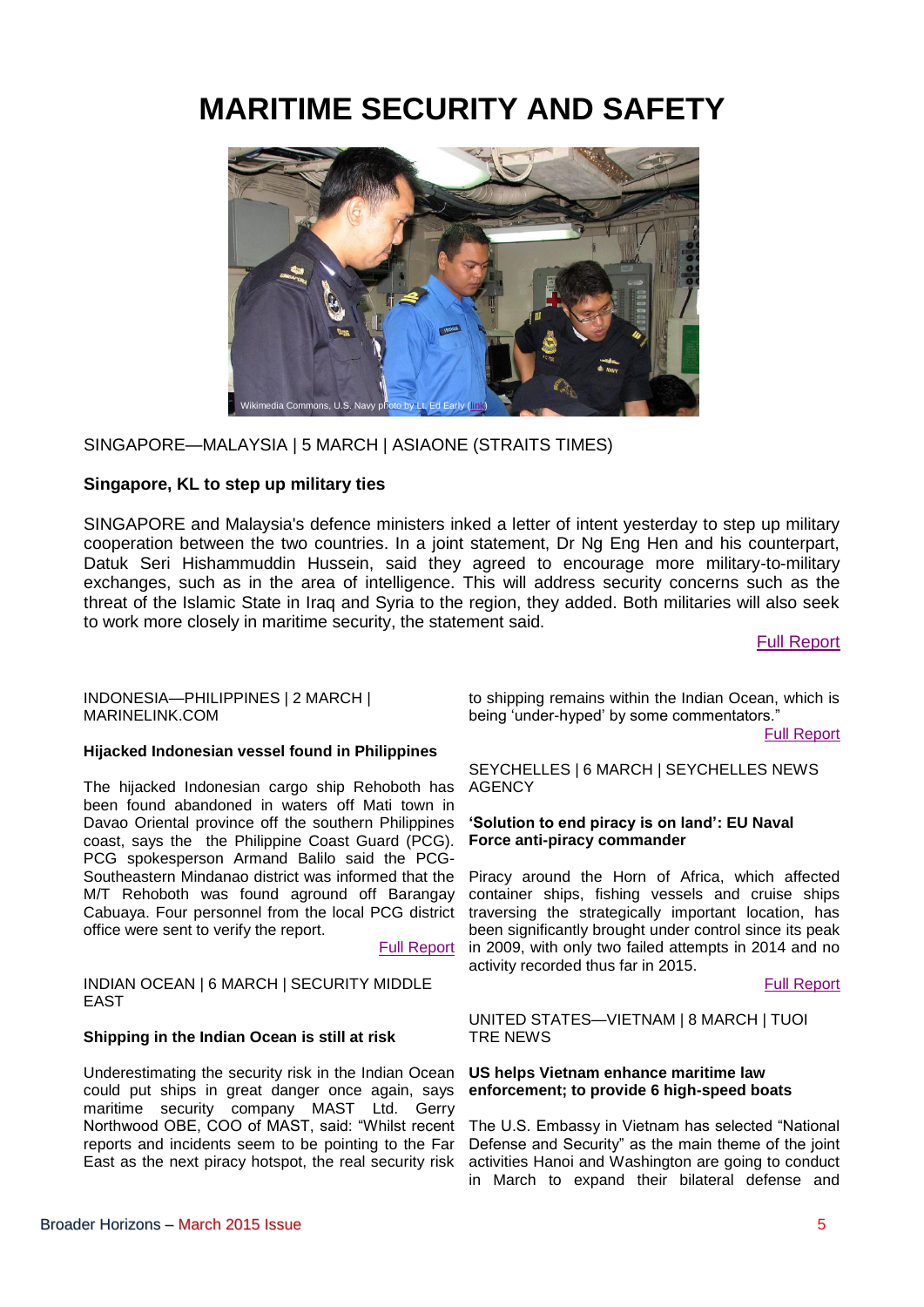security cooperation, Major Thang "Jacky" Ly, Chief INDIA | 22 MARCH | ECONOMIC TIMES of the Office of Defense Cooperation, said at a press conference on Friday.

#### [Full Report](http://tuoitrenews.vn/politics/26561/us-helps-vietnam-enhance-maritime-law-enforcement-to-provide-six-highspeed-boats)

#### SOUTHEAST ASIA | 9 MARCH | JAKARTA POST

#### <span id="page-8-0"></span>**Ships warned of theft in Malacca, Singapore straits**

Commercial ships passing through the Malacca and Singapore straits have been warned to be alert for possible theft by local people and pirates while traversing Asia's busiest straits. The Indonesian Navy's Western Armada Sea Security Group (Guskamla Armabar) commander, Cmdr. Abdul Rasyid Kacong, said that based on information from seafarers, the straits were vulnerable to theft by locals using pancung (small wooden boats).

[Full Report](http://www.thejakartapost.com/news/2015/03/09/ships-warned-theft-malacca-singapore-straits.html)

#### INDONESIA | 13 MARCH | CUSTOMS TODAY

#### <span id="page-8-1"></span>**Indonesian Navy gives 10 ships to Maritime Security Board for eradicating smuggling**

The Indonesian Navy has planned to hand over 10 Navy Patrol ships (KAL) to the Maritime Security Board (Bakamla) by the end of this year. According to Navy chief of staff, Adm. Ade Supandi, said the 10 ships would require alterations before they could be used by Bakamla.

#### [Full Report](http://customstoday.com.pk/indonesian-navy-gives-10-ships-to-maritime-security-board-for-eradicate-smuggling-2/)

#### INDIA | 19 MARCH | PUNJAB STAR NEWS

#### <span id="page-8-2"></span>**India remains vulnerable to another 26/11 style attack, says security expert**

Far more needs to be done to ensure the effective surveillance of India's coast, said the expert. Raising an alert on the security preparedness on the coastline, Rahul Roy Chaudhury, Senior Fellow for South Asia at the International Institute for Strategic Studies, London, Thursday said that India continues to remain highly vulnerable to another maritime terror attack like that of November 2008 in Mumbai.

[Full Report](http://punjabstarnews.com/india-remains-vulnerable-to-another-2611-style-attack-says-security-expert/.html)

#### MALAYSIA | 21 MARCH | DEFENSE NEWS

#### <span id="page-8-3"></span>**Malaysia focuses on terror threats at LIMA**

Speaking on the eve of the Langkawi International Maritime and Aerospace (LIMA) show, Malaysian Defense Minister Datuk Seri Hishammuddin Tun Hussein had bad news for the world's fighter manufacturers who are lining up to sell their product to replace the country's MiG-29Ns.

[Full Report](http://www.defensenews.com/story/defense/policy-budget/warfare/2015/03/21/lima-malaysia-air-force-show-/25010493/)

#### <span id="page-8-4"></span>**Somali pirates shifting location towards India: Manohar Parrikar**

Beaten back in their usual area of operations, Somali pirates are "shifting their location" towards India, but the country is watchful to deal with such threats, Defence Minister Manohar Parrikar today said. "Today's threats are not traditional. Somali pirates, after being neutralised by various countries' navies, are shifting their locations towards India."

[Full Report](http://articles.economictimes.indiatimes.com/2015-03-22/news/60369467_1_somali-pirates-indian-ocean-rim-defence-minister-manohar-parrikar)



#### MALAYSIA | 23 MARCH | SHEPHARD MEDIA

#### <span id="page-8-5"></span>**LIMA 2015: MMEA to double in size by 2022 says director general**

The director general of the Malaysian Maritime Enforcement Agency (MMEA) revealed his organisation is set to double in size by 2022. In an interview with Shephard at LIMA 2015, Adm Maritime Datuk Mohd Amdan bin Kurish said the MMEA currently has 5,318 approved billets, but this will expand to 10,700 personnel in the next seven years. [Full Report](http://www.shephardmedia.com/news/imps-news/mmea-double-size-2022-says-director-general/)

INDONESIA—JAPAN | 24 MARCH | ASIAONE (JAKARTA POST)

#### <span id="page-8-6"></span>**Indonesia, Japan to launch high-level maritime security forum**

Japan and Indonesia agreed Monday to launch a high-level bilateral "maritime forum" to expand cooperation in ensuring security at sea and to increase Japan's assistance in building Indonesia's port infrastructure and coast guard capabilities.

[Full Report](http://news.asiaone.com/news/asia/indonesia-japan-launch-high-level-maritime-security-forum)

#### INDONESIA | 26 MARCH | MARINELINK.COM

#### <span id="page-8-7"></span>**17 countries for maritime security training in Indonesia**

Representatives from 17 countries would take part in the sixth Maritime Security Desktop Exercise that is scheduled to be held in Yogyakarta, Indonesia from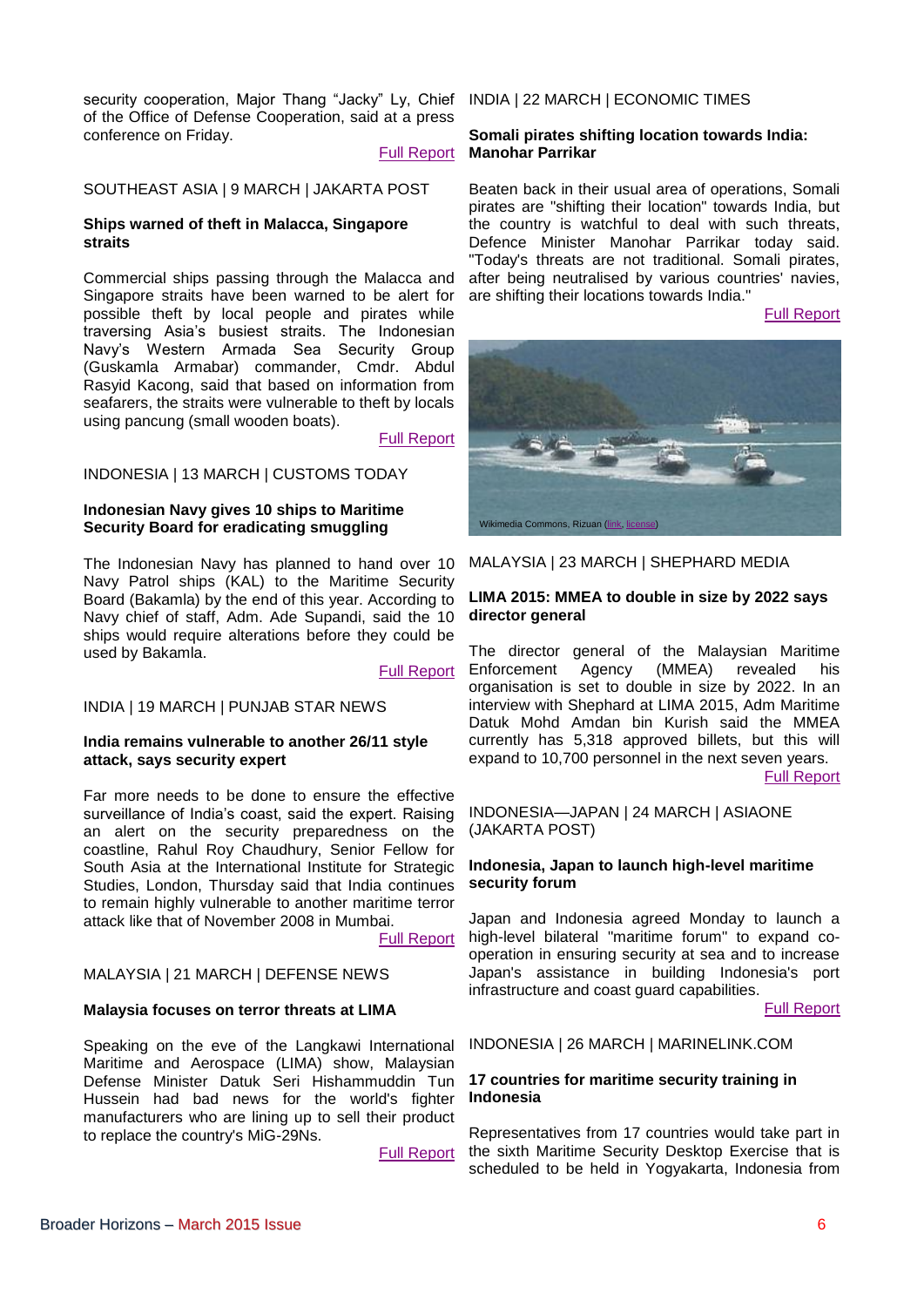March 30 to April 1. The drill, dubbed "the 6th Maritime Security Desktop Exercise or MSDE" aims at strengthening coordination among the participating countries in combating crimes at sea at the region, said Edi Fernandi, head of Indonesian maritime security board.

#### [Full Report](http://www.marinelink.com/news/countries-maritime388294.aspx)

#### YEMEN | 26 MARCH | IHS MARITIME 360

#### <span id="page-9-0"></span>**US tightens vessel anti-terrorism scheme in Yemen**

Armed guards will soon be required on US-bound vessels docked at Ash Shihr Terminal and the Port of Hodeidah in Yemen. The requirement is one of several security measures to be imposed on any USbound commercial vessel that had visited the two ports within the vessel's last five port calls, according to a notice published in the US Federal Register on 25 March.

[Full Report](http://www.ihsmaritime360.com/article/17238/us-tightens-vessel-anti-terrorism-scheme-in-yemen)

INDIA—SOUTHEAST ASIA | 29 MARCH | ECONOMIC TIMES

#### <span id="page-9-1"></span>**Government advises Indian ships to be 'extra cautious' in South East Asia**

The government has asked Indian ships sailing in the Malacca Strait and South East Asia to be "extra cautious" and take necessary security steps in view of rising incidents of hijacking and robbery by pirates in the region.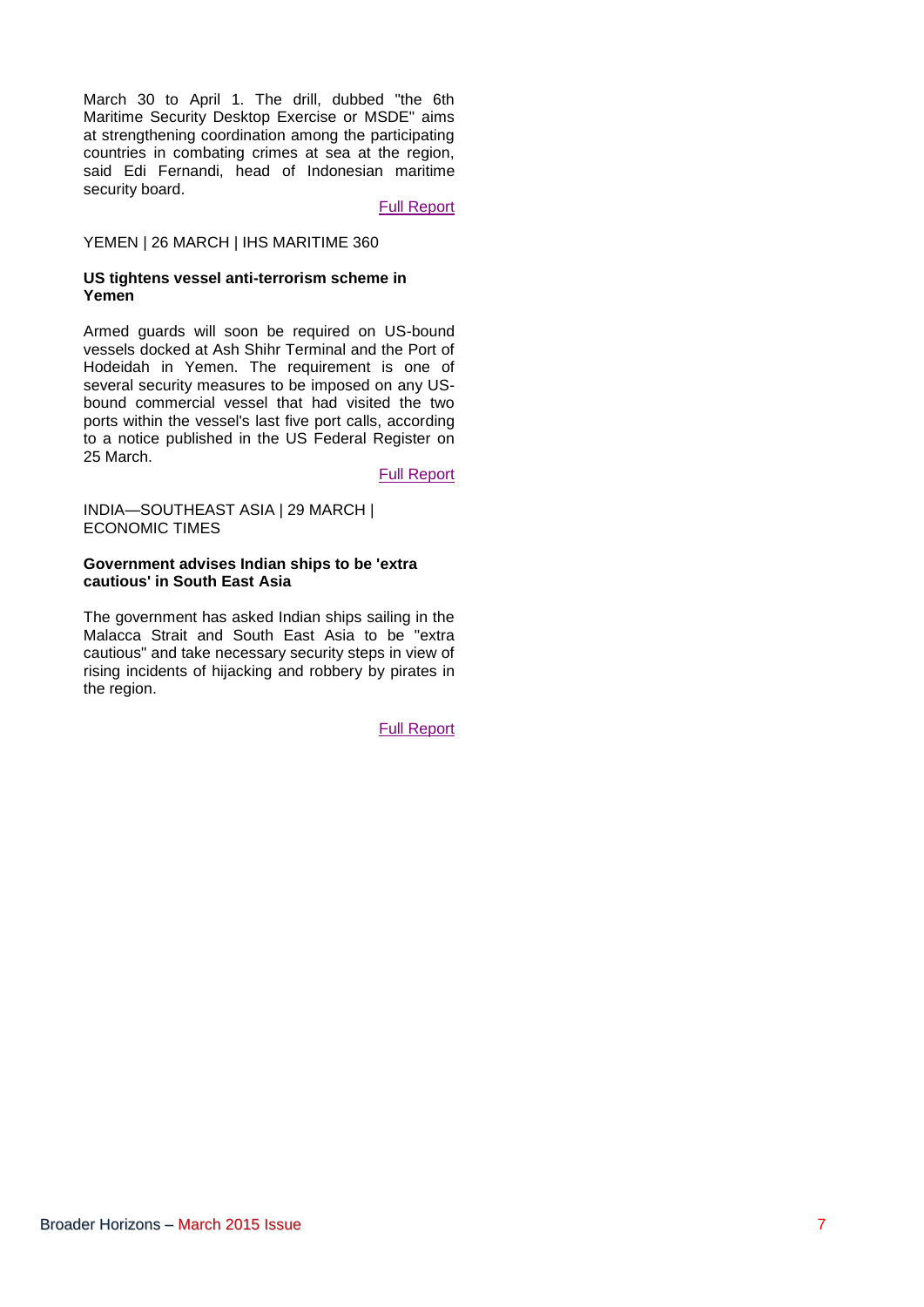## <span id="page-10-0"></span>**SHIPPING, PORTS AND THE MARITIME ECONOMY**



#### ASIA | 29 MARCH | REUTERS

#### <span id="page-10-1"></span>**Xi: Trade between China and Silk Road nations to exceed \$2.5 trillion**

China's President Xi Jinping said he hoped its annual trade with the countries involved in Beijing's plan to create a modern Silk Road would surpass \$2.5 trillion in a decade. Xi also pledged to protect the interests of foreign companies in China amid investors' rising concerns that Beijing is enacting policies that could hurt their businesses.

[Full Report](http://www.reuters.com/article/2015/03/29/us-china-economy-oneroad-idUSKBN0MP0J320150329)

#### CHINA—MIDDLE EAST | 5 MARCH | XINHUA

#### <span id="page-10-2"></span>**China to advance free trade talks with Arabs, Israel amid Silk Road initiatives**

China vows to advance talks on free trade zones with the Gulf Cooperation Council (GCC) and Israel, Premier Li Keqiang said here Thursday while delivering his government work report. The GCC, a regional political and economic alliance, includes Bahrain, Kuwait, Oman, Qatar, Saudi Arabia and the United Arab Emirates.

[Full Report](http://news.xinhuanet.com/english/2015-03/05/c_134040532.htm)

#### SOUTH ASIA | 12 MARCH | REUTERS

#### <span id="page-10-3"></span>**India in pacts to develop infrastructure in Mauritius, Seychelles**

Prime Minister Narendra Modi has secured agreements to develop islands in Mauritius and Seychelles in an early success for his drive to wrest back influence in the Indian Ocean from China. China has invested millions of dollars in recent years building seaports and highways in countries stretching from the Maldives to Sri Lanka that lie on anticipation of a surge in investment under the Asean

vital shipping lanes through which much of its energy supplies and trade passes.

[Full Report](http://in.reuters.com/article/2015/03/12/india-islands-modi-idINKBN0M81A320150312)

SINGAPORE | 12 MARCH | MARITIME EXECUTIVE

#### <span id="page-10-4"></span>**Singapore boosts spending on maritime training**

Singapore's government has boosted maritime sector spending with the announcement on Wednesday that it has allocated S\$65 million (\$47 million) to maritime training. The money will be devoted to the Maritime Cluster Fund for Manpower Development, an existing program run by the Maritime and Port Authority of Singapore (MPA).

#### [Full Report](http://www.maritime-executive.com/article/singapore-boosts-spending-on-maritime-training)

THAILAND—INDONESIA—VIETNAM | 16 MARCH | BANGKOK POST

#### <span id="page-10-5"></span>**Thailand, Indonesia and Vietnam seek three-way benefits**

Thailand, Indonesia and Vietnam are looking to strengthen three-way economic cooperation in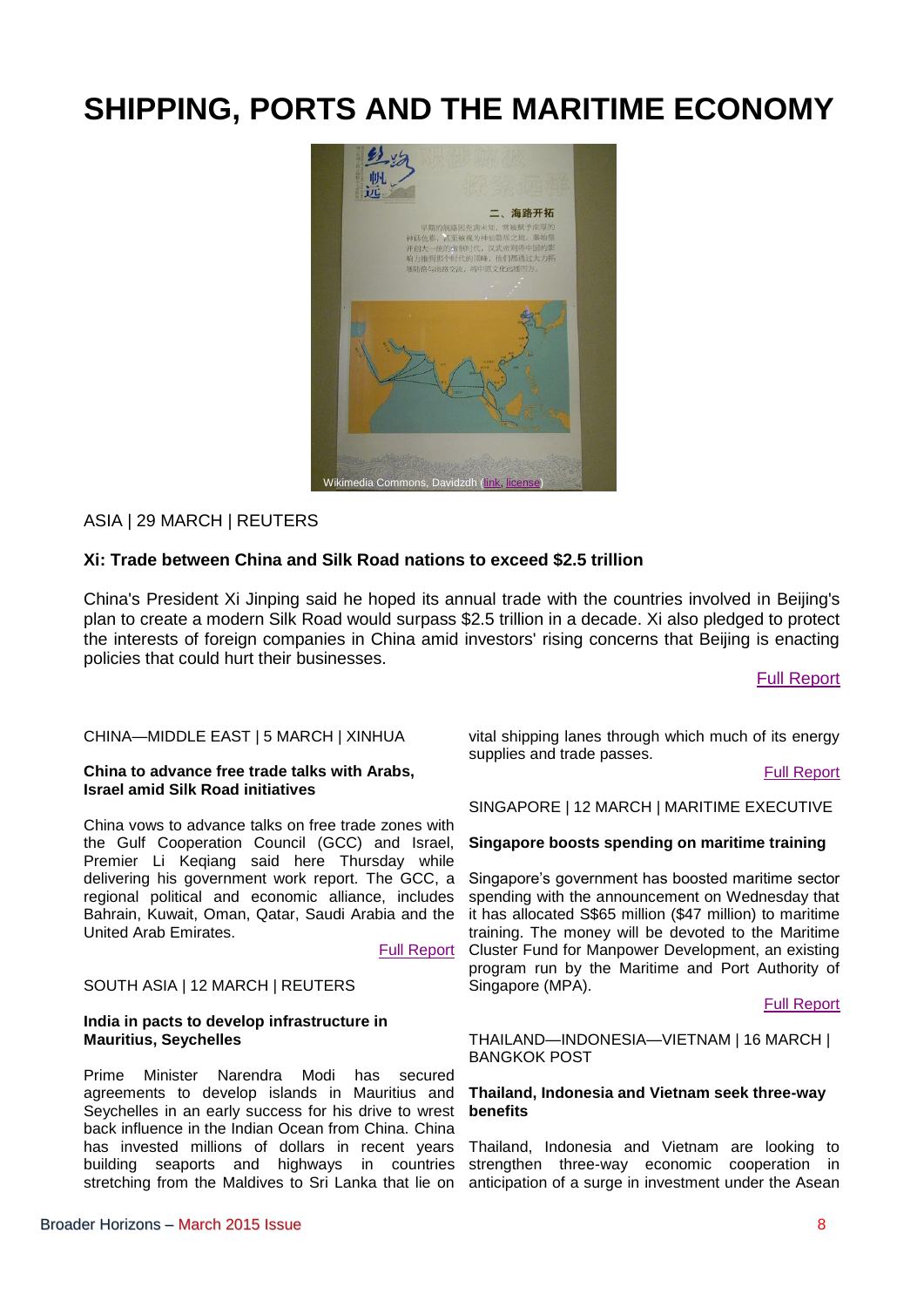Economic Community (AEC). Cooperation would be THAILAND | 26 MARCH | BANGKOK POST built on separate strategic partnerships that Vietnam signed with Thailand and Indonesia last year during the term of the Yingluck Shinawatra government, according to representatives of the Indonesia-Thai Chamber of Commerce (INTCC).

#### [Full Report](http://www.bangkokpost.com/news/asean/497928/thailand-indonesia-and-vietnam-seek-three-way-benefits)

INDONESIA—JAPAN | 24 MARCH | BANGKOK POST

#### <span id="page-11-0"></span>**Jokowi calls for more Japan investment**

Indonesian President Joko "Jokowi" Widodo called on Japanese companies Tuesday to boost investment in his country, with the Association of Southeast Asian Nations eager to bolster its infrastructure to advance regional connectivity.

#### [Full Report](http://www.bangkokpost.com/news/asia/506941/jokowi-calls-for-more-japan-investment)

#### GLOBAL | 24 MARCH | MARITIME EXECUTIVE

#### <span id="page-11-1"></span>**Shippers want rigorous monitoring of alliances**

The Global Shippers Forum (GSF) has called for a manageable but rigorous set of monitoring KPIs that can provide the required level of confidence to customers that ocean shipping alliances can deliver tangible benefits in terms of reduced costs, competitive ocean rates and improved services for shippers.

[Full Report](http://www.maritime-executive.com/article/shippers-want-rigorous-monitoring-of-alliances)

INDONESIA—CHINA | 25 MARCH | SOUTH CHINA MORNING POST

#### <span id="page-11-2"></span>**Indonesia to throw open doors to Chinese investment**

Indonesia is determined to open its doors to Chinese investments and significantly strengthen bilateral economic ties, even as it seeks clarity on China's vision of a Maritime Silk Road, President Joko Widodo said.

[Full Report](http://www.scmp.com/news/asia/article/1746628/widodo-aims-use-china-visit-boost-ties-and-seek-details-maritime-silk-road)

#### CHINA | 25 MARCH | YAHOO NEWS (AFP)

#### <span id="page-11-3"></span>**China approves three more free-trade zones**

China has given the go-ahead for three more freetrade zones, state media reported, despite the country's first project in Shanghai proving disappointing 18 months after its establishment. A meeting of the Communist Party's politburo hosted by President Xi Jinping on Tuesday approved zones in the southern province of Guangdong, eastern province of Fujian and northern city of Tianjin, the official Xinhua news agency reported.

[Full Report](http://news.yahoo.com/china-approves-three-more-free-trade-zones-054509381--finance.html)

(ASSOCIATED PRESS)

#### <span id="page-11-4"></span>**Thai Union Frozen cuts supplier after fishing slavery report**

Thailand's biggest seafood company said it has cut ties with a supplier named in an Associated Press report after determining it might be involved with forced labour and other abuses. The statement by Thai Union Frozen Products follows a year-long investigation that linked severe abuses on Southeast Asian fishing trawlers to dinner tables in the US and around the world.

[Full Report](http://www.bangkokpost.com/business/news/509269/thai-union-frozen-cuts-supplier-after-fishing-slavery-report)



#### CHINA | 26 MARCH | REUTERS

#### <span id="page-11-5"></span>**Beijing aid keeps China shipping lines in profit despite waterlogged market**

As China's economic slowdown squeezes the global shipping industry, three of the country's biggest domestic cargo freighters likely skirted the losses that plagued international peers last year thanks to a fivefold jump in state subsidies.

[Full Report](http://in.reuters.com/article/2015/03/25/china-shipping-results-idINL6N0WL1YS20150325)

#### EAST AFRICA | 26 MARCH | MARITIME EXECUTIVE

#### <span id="page-11-6"></span>**East Africa looking for port developers**

The leaders of five East African countries went on a charm offensive on Thursday to lure investors for a massive plan to upgrade infrastructure in the region that has made big hydrocarbon discoveries.

[Full Report](http://www.maritime-executive.com/article/east-africa-looking-for-port-developers)

INDONESIA | 27 MARCH | THE JAKARTA POST

#### <span id="page-11-7"></span>**Jokowi's maritime highway vision takes shape**

President Joko "Jokowi" Widodo's vision to develop a modern maritime transport system, known as "maritime highways", is beginning to materialize with the daily operation of freighters connecting Sorong and Waisai in Papua.